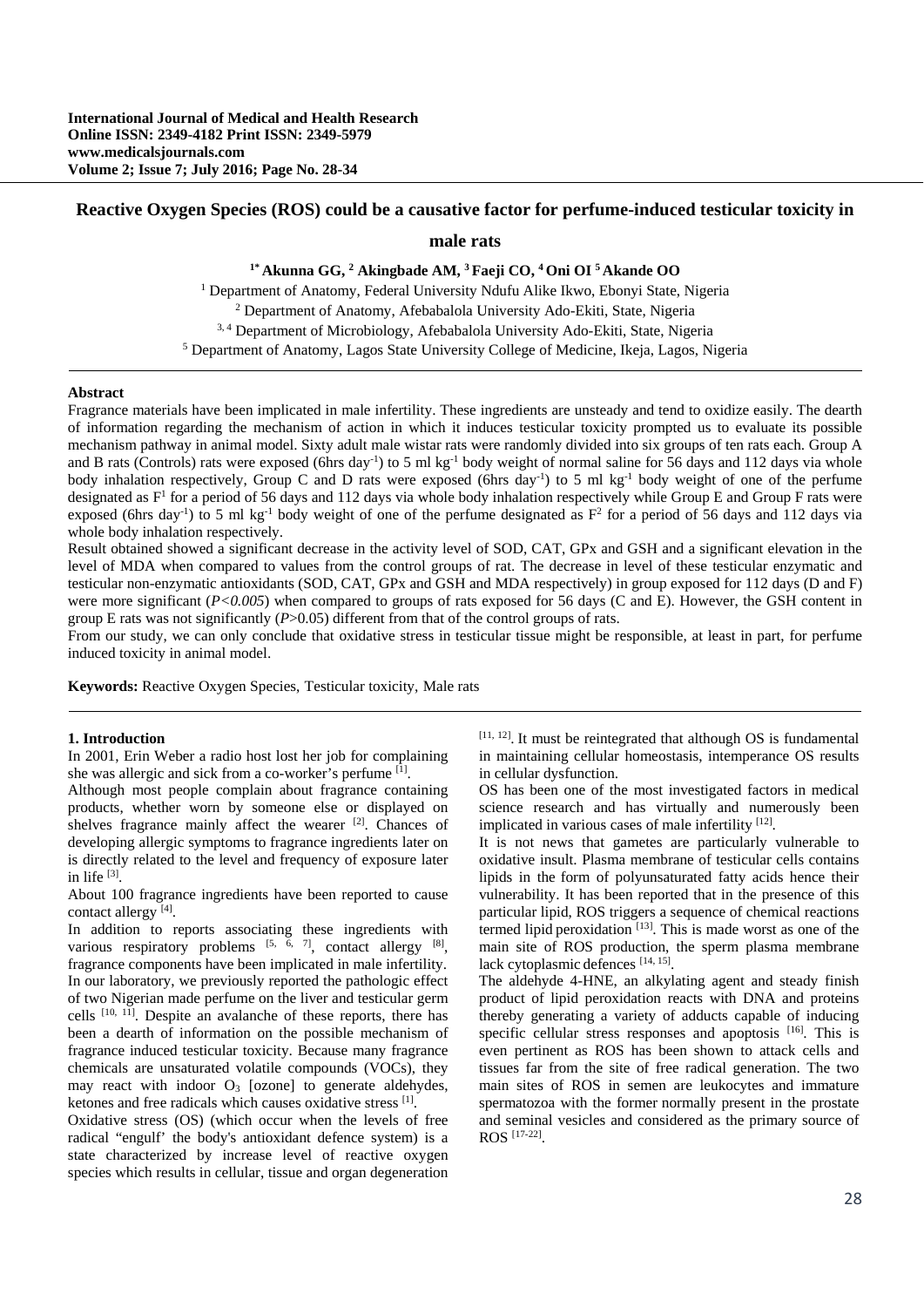To evaluate testicular oxidative stress, stable products like MDA, SOD, CAT, GSH, 4-HNE-modified proteins, 8-OHdG and nitrite/nitrate have been used as biomarkers.

In this study, we aimed to study the role of ROS in fragranceinduced testicular degeneration by evaluating testicular enzymatic and non-enzymatic antioxidants.

### **2. Materials and Methodology**

In this study, two (2) commonly used perfumes in Nigeria designated as F1 and F2 were obtained from Bayous Cosmetics in Lagos on 23rd of April, 2012 and were kept under standard temperature. As described by Akunna *et al.*, [11], sixty adult male wistar rat (12-13 weeks old) weighing 190-220g were used for the study. The rats were randomly divided into six groups (A-F) of ten rats and the average weight difference between and within groups did not exceed  $\pm$ 20% of the average weight of the sample population. Group A rats served as the first control (Control I) and were exposed (6hrs day<sup>-1</sup>) to 5 ml kg<sup>-1</sup> body weight of normal saline for 56 days. Group B rats served as the second control (Control II) group and were exposed (6hrs day<sup>-1</sup>) to 5 ml kg<sup>-1</sup> body weight of normal saline for a period of 112 days. Group C **(**Subchronic I**)** and Group D **(**Chronic I**)** rats were exposed (6hrs day<sup>-1</sup>) to 5 ml kg<sup>-1</sup> body weight of Fragrance I  $(F<sup>1</sup>)$  for a period of 56 days and 112 days respectively. Group E (Sub-chronic II) and Group F **(**Chronic II**)** animals were exposed (6hrs day-1) to 5 ml kg<sup>-1</sup> body weight of Fragrance II ( $F<sup>2</sup>$ ) for a period of 56 days and 112 days respectively. The study is consistent with the standard of the use of laboratory animals. Small balls of cotton wool were soaked with the fragrance (Experimental Groups) and normal saline (Control Groups) respectively. The wools were then placed in a Petri dish inside the cages and covered with perforated plastic to prevent direct contact for an exposed duration of 6hrs day<sup>-1</sup> throughout the period of study  $[11]$ .

### **2.1 Animal sacrifice and sample collection**

The rats were first weighed and then were sacrificed by cervical dislocation. The abdominal cavity was opened up through a midline abdominal incision to expose the reproductive organs. The testes were excised and trimmed of all fat. The testicular weights of each animal were evaluated with an electronic analytical and precision balance (BA 210S, d=0.0001- Sartoriusen GA, Goettingen, Germany). The testes volumes were measured by water displacement method. The two testes of each rat were measured and the average value obtained for each of the two parameters was regarded as one observation. One of the testes of each animal was fixed in 10% formol-saline for histological examination. Serum and the remaining testes of each animal were stored at  $-25^{\circ}$ C for biochemical assays [11].

# **2.2 Assay of testicular enzymatic antioxidants 2.2.1Assay of catalase (CAT) activity**

Catalse activity was measured according to the method of Aebi<sup>[23]</sup>. Testicular homogenate (0.1 ml) was pipetted into cuvette containing 1.9 ml of 50mM phosphate buffer, pH 7.0. Reaction was started by the addition of 1.0 ml of freshly prepared 30% (v/v) hydrogen peroxide  $(H_2O_2)$ . The rate of decomposition of  $H_2O_2$  was measured spectrophotometrically from changes in absorbance at 240 nm. Activity of enzyme was expressed as units /mg protein.

# **2.2.2 Assay of superoxide dismutase (SOD) activity**

Superoxide dismutase activity was measured according to the method of Winterbourn *et al.* [24] as described by Rukmini *et al*. [25]. The principle of the assay was based on the ability of SOD to inhibit the reduction of nitro-blue tetrazolium (NBT). Briefly, the reaction mixture contained 2.7 ml of 0.067M phosphate buffer, pH 7.8, 0.05 ml of 0.12mM riboflavin, 0.1 ml of 1.5mM NBT, 0.05 ml of 0.01M methionine and 0.1 ml of enzyme samples. Uniform illumination of the tubes was ensured by placing it in air aluminum foil in a box with a 15W fluorescent lamp for 10 minutes. Control without the enzyme source was included. The absorbance was measured at 560nm. One unit of SOD was defined as the amount of enzyme required to inhibit the reduction of NBT by 50% under the specific conditions. Activity of enzyme was expressed as units /mg protein.

### **2.2.3 Assay of glutathione peroxidase (GPx) activity**

Glutathione peroxidase activity was measured by the method described by Rotruck *et al*. [26]. The reaction mixture contained 2.0 ml of 0.4M Tris- HCl buffer, pH 7.0, 0.01 ml of 10mM sodium azide, 0.2 ml of enzyme, 0.2 ml of 10mM glutathione and  $0.5$  ml of  $0.2$ mM.  $H<sub>2</sub>O<sub>2</sub>$ . The contents were incubated at 370 C for 10 minutes followed by the termination of the reaction by the addition of 0.4 ml 10% (v/v) TCA, centrifuged at 5000 rpm for 5 minutes. The absorbance of the product was read at 430 nm. Activity of enzyme was expressed as units /mg protein.

#### **2.3 Assay of testicular non-enzymatic antioxidants**

# **2.3.1 Assay of testicular reduced glutathione (GSH) concentration**

GSH was determined by the method of Ellman [27]. Testicular homogenate- supernatant (0.1 ml) was treated with 0.5 ml of Ellmans reagent (19.8 mg of 5, 5'-dithiobisnitro benzoic acid (DTNB) in 100 ml of 0.1% sodium nitrate) and 3.0 ml of phosphate buffer (0.2 M, pH 8.0). Distilled water (0.4 ml) was added. The mixture was thoroughly mixed and the absorbance was read at 412 nm. Reduced glutathione concentration was expressed as nmol/mg protein.

#### **2.4 Estimation of lipid peroxidation (malondialdehyde)**

Lipid peroxidation in the testicular tissue was estimated colorimetrically by thiobarbituric acid reactive substances (TBARS) method of Buege and Aust  $[28]$ . A principle component of TBARS being malondialdehyde (MDA), a product of lipid peroxidation. In brief, 0.1 ml of tissue homogenate in Tris-HCl buffer, pH 7.5 was treated with 2 ml of (1:1:1 ratio) TBA-TCA-HCl reagent (thiobarbituric acid 0.37%, 0.25 N HCl and 15% TCA) and placed in water bath for 15 min, cooled. The absorbance of clear supernatant was measured against reference blank at 535 nm. Concentration was calculated using the molar absorptivity of malondialdehyde which is  $1.56 \times 10^5$  M<sup>-1</sup> cm<sup>-1</sup> and expressed as nmol/mg protein.

#### **3. Result and Discussion**

In recent times experimental animal models have been employed in the study of oxidative stress and associated damage. However, to make clear the mechanisms pathway responsible for cellular degeneration and response, markers such as SOD, CAT, GSH, GPX and MDA are evaluated [29-31].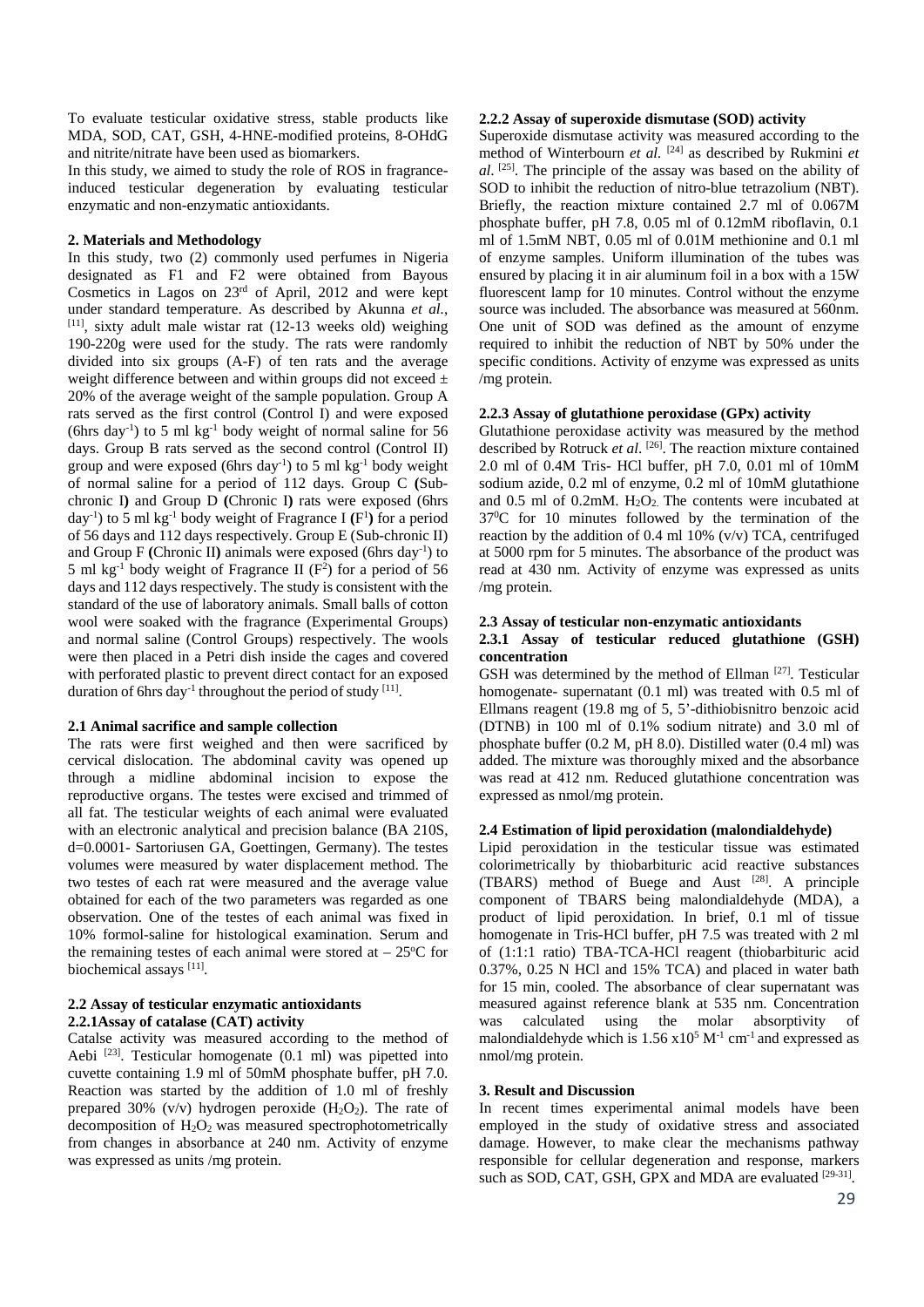Unlike somatic cells, testicular cells are particularly susceptible to oxidative injury as a result of presence of high content of plasmalogens, sphingomyelins and polyunsaturated fatty acids (PUFA) with the latter being the main substrates for peroxidation [32].

Fragrances components have been shown to disrupt endocrine system, induce abnormal reproductive development in men and to cause decrease in testicular weights, seminiferous atrophy with vacuolization of sertoli cells and diminished sperm counts [11, 33-34].

We previously reported a decrease in sperm count, motility, normal sperm morphology and a significant increase in abnormal sperm morphology in rats exposed to fragrance [11]. SOD remains the first line of defence against ROS in the cell. In some species of mammals, the production of superoxide anion and SOD activity in spermatozoa remains similar [35]. However, there is excess production of superoxide anion and SOD in mice and humans. A reduction in the activity level of SOD indicates the occurrence of oxidative stress.



**Fig 1:** The effect of fragrance components (5 ml kg<sup>-1</sup> b. wt for 56 days and 112 days) on testicular superoxide dismutase (SOD) activity. *P*\*<0.05, *P*\*\*<0.005 significantly different from control.

**A**: 5 ml kg<sup>-1</sup> body weight normal saline (6hrs day<sup>-1</sup>) for 56 days (Control I)

**B**: 5 ml kg<sup>-1</sup> body weight of normal saline (6hrs day<sup>-1</sup>) for  $112$ days (Control II)

 $C: 5$  ml kg<sup>-1</sup> body weight of  $F<sup>1</sup>$  (6hrs day<sup>-1</sup>) for 56 days (Subchronic I)

**D**: 5 ml  $kg^{-1}$  body weight of  $F^1$  (6hrs day<sup>-1</sup>) for 112 days (chronic I)

**E**: 5 ml kg<sup>-1</sup> body weight of  $F^2$  (6hrs day<sup>-1</sup>) for 56 days (Subchronic II)

**F**: 5 ml kg<sup>-1</sup> body weight of  $F^2$  (6hrs day<sup>-1</sup>) for 112 days (Chronic II)



**Fig 2:** The effect of fragrance components (5 ml kg-1 b. wt for 56 days and 112 days) on testicular Catalase (CAT) activity. *P*\*<0.05, *P*\*\*<0.005 significantly different from control.

**A**: 5 ml kg<sup>-1</sup> body weight normal saline (6hrs day<sup>-1</sup>) for 56 days (Control I)

**B**: 5 ml kg<sup>-1</sup> body weight of normal saline (6hrs day<sup>-1</sup>) for 112 days (Control II)

 $C: 5$  ml kg<sup>-1</sup> body weight of  $F<sup>1</sup>$  (6hrs day<sup>-1</sup>) for 56 days (Subchronic I)

**D**: 5 ml kg<sup>-1</sup> body weight of  $F<sup>1</sup>$  (6hrs day<sup>-1</sup>) for 112 days (chronic I)

**E**: 5 ml kg<sup>-1</sup> body weight of  $F^2$  (6hrs day<sup>-1</sup>) for 56 days (Subchronic II)

**F**: 5 ml kg<sup>-1</sup> body weight of  $F^2$  (6hrs day<sup>-1</sup>) for 112 days (Chronic II)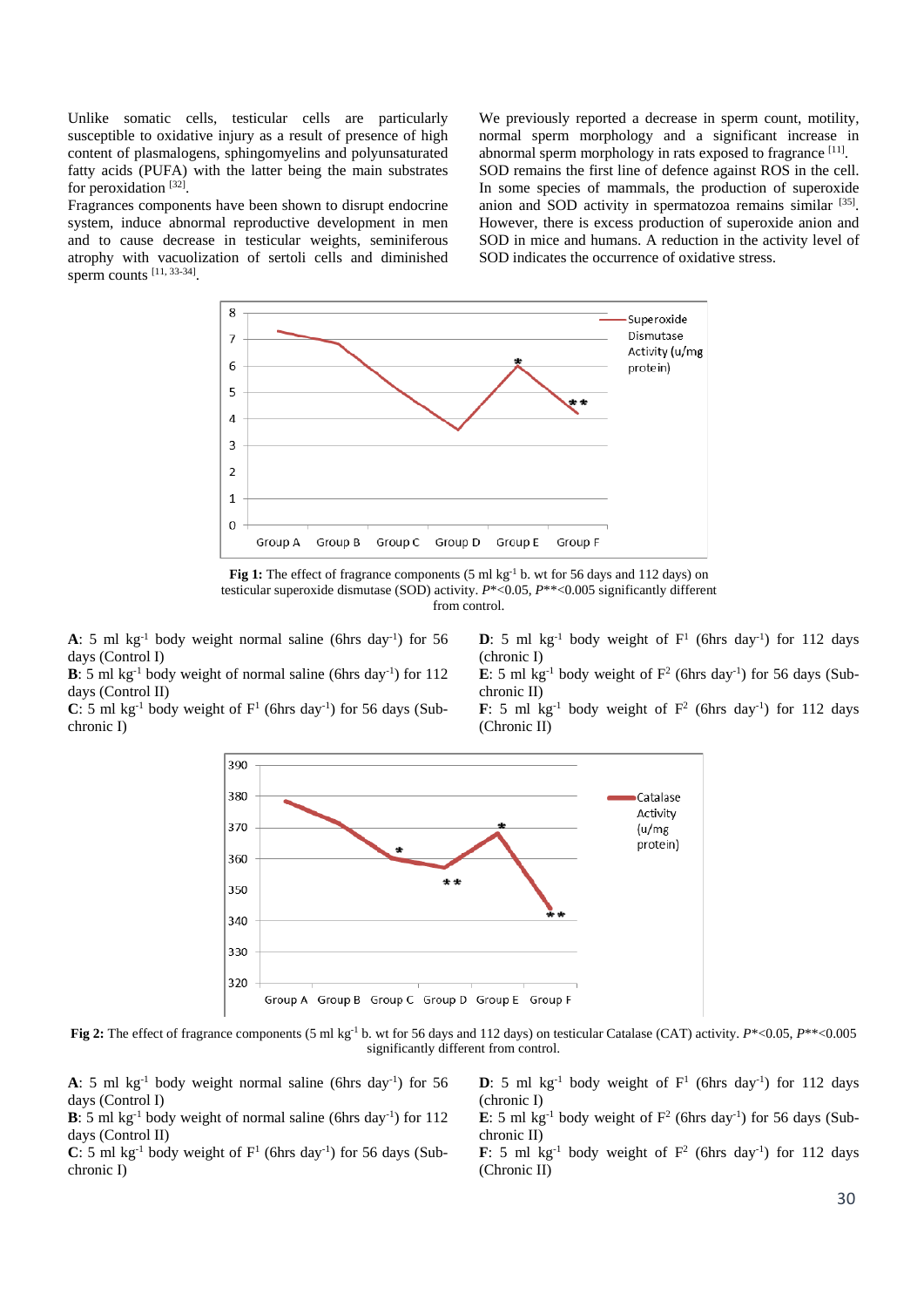As shown in Figure 1 and 2, fragrance exposure to experimental rats resulted in a significant decrease in the activity level of SOD, CAT and GPx when compared to the control groups of rat. However, the decrease in level of these testicular enzymatic antioxidants in group D and F rats were more significant ( $P < 0.005$ ) when compared to that of rats in group C and E.

In the presence of external factors/toxins, extracellular superoxide anion can be converted to  $H_2O_2$  and/or singlet oxygen which can diffuse across sperm membrane to induce lipid peroxidation hence reduction in sperm motility, concentration, and normal sperm morphology. Our findings are in parity with other reports [36].

Subsequently, the reduction in the activity level of CAT of rat exposed to fragrance might have allowed for additional conversion of peroxide to noxious hydroxyl radicals. This might have let to severe oxidative damage hence cellular apoptosis, viral proliferation and inflammatory reactions  $[37, 11]$ .

GPx play an important role in protecting sperm membranes from the detrimental effects of lipid peroxidation [39-40].

Two different types of extracellular GPX isoenzymes within the epididymis have been reported: an epididymis-specific, selenium-independent GPX (GPX5) and plasma GPX (GPX3). These enzyme help by scavenging hydrogen peroxide from epididymal fluid [36].

GPx is secreted in the caput and cauda epididymides and constitutes 6 % of the secretory epididymal proteins [41-43].

In this study, fragrance exposure caused a significant decrease in the activity level of GPx when compared to the control groups of rat. However, the decrease in level of GPx in group D and F rats were more significant (*P<0.005*) when compared to that of rats in group C and E. Fragrance exposure could have induced testicular epididymal degeneration which could have resulted in the activity level of GPx seen in our study.



**Fig 3:** The effect of fragrance components (5 ml kg<sup>-1</sup> b. wt for 56 days and 112 days) on testicular glutathione peroxidase (GPx) activity. *P*\*<0.05, *P*\*\*<0.005 significantly different from control.

**A**: 5 ml kg<sup>-1</sup> body weight normal saline (6hrs day<sup>-1</sup>) for 56 days (Control I)

**B**: 5 ml kg<sup>-1</sup> body weight of normal saline (6hrs day<sup>-1</sup>) for 112 days (Control II)

 $C: 5$  ml kg<sup>-1</sup> body weight of  $F<sup>1</sup>$  (6hrs day<sup>-1</sup>) for 56 days (Subchronic I)

**D**: 5 ml  $kg^{-1}$  body weight of  $F^1$  (6hrs day<sup>-1</sup>) for 112 days (chronic I)

**E**: 5 ml kg<sup>-1</sup> body weight of  $F^2$  (6hrs day<sup>-1</sup>) for 56 days (Subchronic II)

**F**: 5 ml kg<sup>-1</sup> body weight of  $F^2$  (6hrs day<sup>-1</sup>) for 112 days (Chronic II)

Our report is consistent with findings indicating the sensitive nature of germinal epithelium to oxidative injury and cytotoxic agents [44-45].

We reported a significant (*P<0.005*) decrease in GSH content of rats in groups C, D and F when compared to that of the control groups of rat. However, the GSH content in group E rats was not significantly (*P*>0.05) different from that of the control groups of rats (Figure 4). GSH simultaneously catalyses the reduction of hydrogen peroxide to water and glutathione to oxidised glutathione [46]. Low activity of GSH evidenced in our study may be associated with fragrance

exposure and an indication that fragrance induces toxicity via generation of free radicals [47].

In recent times, medical scientists have developed an interest in the pathological nature of oxidative stress and possible pathophysiology and cellular responses as a result of the fact that lipid peroxidation and oxidative damage to DNA and proteins occur at the cellular level [48].

Malondialdehyde, an endogenous genotoxic product of enzymatic and oxygen radical-induced lipid peroxidation remain one of the most frequently used biomarkers providing an indication of the overall lipid peroxidation level [49-51].

In this study, we estimated MDA by the thiobarbituric acid (TBA) test and results showed (Figure 5) that fragrance exposure to experimental rats resulted in a significant elevation in the level of MDA (a product of lipid peroxidation and an indication of oxidative stress) when compared to that of the control groups of rat. Nevertheless, the decrease observed in groups exposed for 112 days were more significant (*P<0.005*) when compared to groups exposed for 56 days (*P<0.05*) (C and E).

Our findings are in concordance with several other similar reports on lipid peroxidation and depletion of antioxidative defences of the body as a result of oxidative insult [52-54].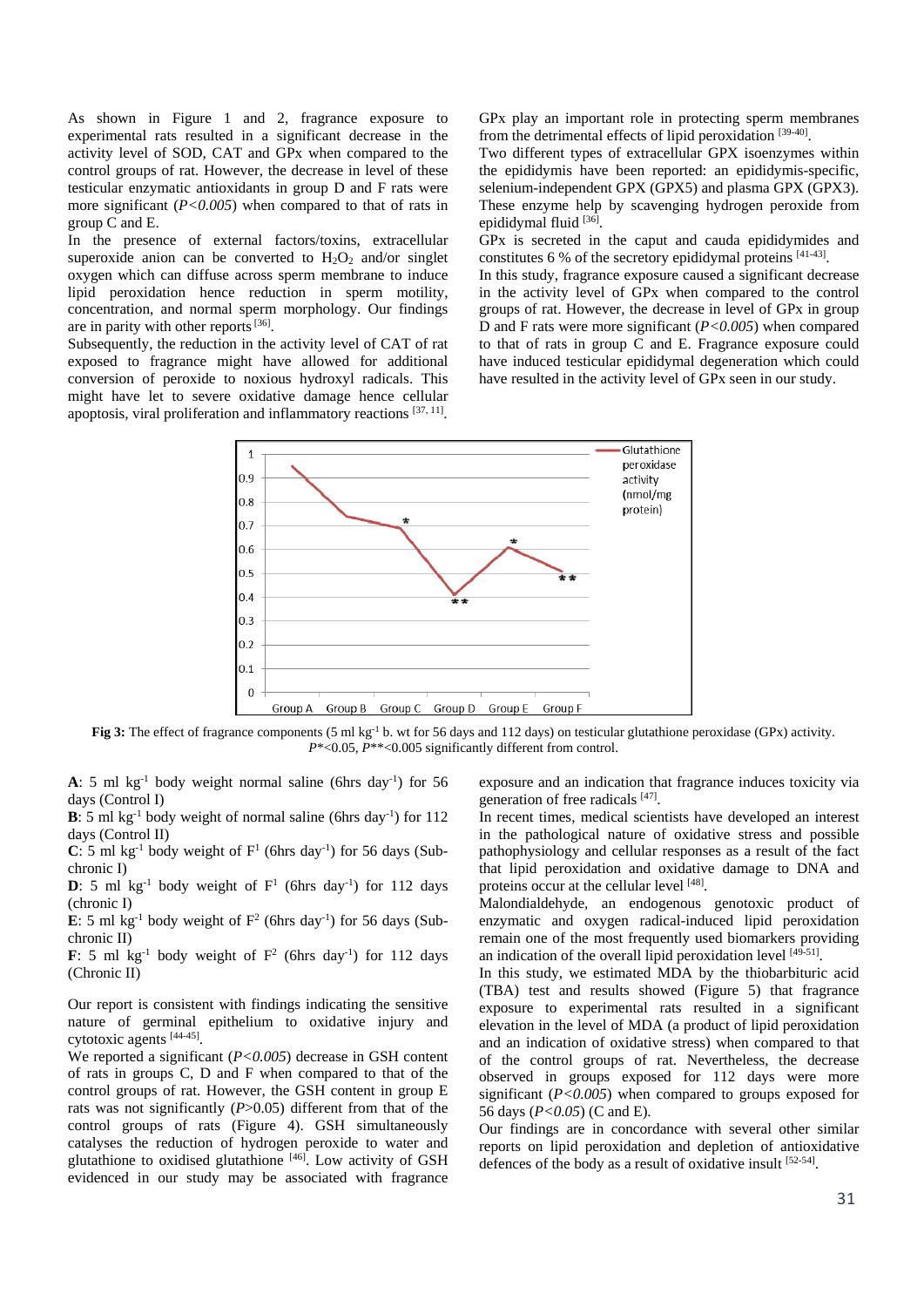

Fig 4: The effect of fragrance components (5 ml kg<sup>-1</sup> b. wt for 56 days and 112 days) on testicular reduced glutathione peroxidase (GSH) activity. *P*\*<0.05, *P*\*\*<0.005 significantly different from control.

**A**: 5 ml kg<sup>-1</sup> body weight normal saline (6hrs day<sup>-1</sup>) for 56 days (Control I)

**B**: 5 ml kg<sup>-1</sup> body weight of normal saline (6hrs day<sup>-1</sup>) for  $112$ days (Control II)

 $C: 5$  ml kg<sup>-1</sup> body weight of  $F<sup>1</sup>$  (6hrs day<sup>-1</sup>) for 56 days (Subchronic I)

**D**: 5 ml  $kg^{-1}$  body weight of  $F^1$  (6hrs day<sup>-1</sup>) for 112 days (chronic I)

**E**: 5 ml kg<sup>-1</sup> body weight of  $F^2$  (6hrs day<sup>-1</sup>) for 56 days (Subchronic II)

**F**: 5 ml kg<sup>-1</sup> body weight of  $F^2$  (6hrs day<sup>-1</sup>) for 112 days (Chronic II)



**Fig 5:** The effect of fragrance components (5 ml kg<sup>-1</sup> b. wt for 56 days and 112 days) on testicular malondialdehyde (MDA) activity.  $P^* < 0.05$ , *P*\*\*<0.005 significantly different from control.

**A**: 5 ml kg<sup>-1</sup> body weight normal saline (6hrs day<sup>-1</sup>) for 56 days (Control I)

**B**: 5 ml kg<sup>-1</sup> body weight of normal saline (6hrs day<sup>-1</sup>) for  $112$ days (Control II)

 $C: 5$  ml kg<sup>-1</sup> body weight of  $F<sup>1</sup>$  (6hrs day<sup>-1</sup>) for 56 days (Subchronic I)

**D**: 5 ml kg<sup>-1</sup> body weight of  $F<sup>1</sup>$  (6hrs day<sup>-1</sup>) for 112 days (chronic I)

**E**: 5 ml kg<sup>-1</sup> body weight of  $F^2$  (6hrs day<sup>-1</sup>) for 56 days (Subchronic II)

**F**: 5 ml kg<sup>-1</sup> body weight of  $F^2$  (6hrs day<sup>-1</sup>) for 112 days (Chronic II)

For oxidative stress to occur, molecular oxygen is reduced to superoxide anion  $(O_2^-)$ , which is converted to other forms of reactive oxygen species such as hydrogen peroxide  $(H_2O_2)$  and the more dangerous hydroxyl free radical (OH·) which then induce cellular membrane and macromolecular damage [55].

From our study, we can only conclude that oxidative stress in testicular tissue might be responsible, at least in part, for perfume induced toxicity in animal model.

#### **4. Reference**

- 1. Cate Jenkins Ph.D. Waste Identification Branch, MRWMD, ORCR, OSWER, U.S. Environmental Protection Agency Op-Ed: Should EPA institute a workplace fragrance ban as part of its endocrine disruptor initiative? Environmental Protection Agency, 2009.
- 2. Caress SM, Steinemann AC. Prevalence of Fragrance Sensitivity in the American Population. Journal of Environmental Health. 2009; 71(7):46-50.
- 3. Buckley DA, Rycroft RJG, White IR, McFadden JP. The frequency of fragrance allergy in patch-tested patients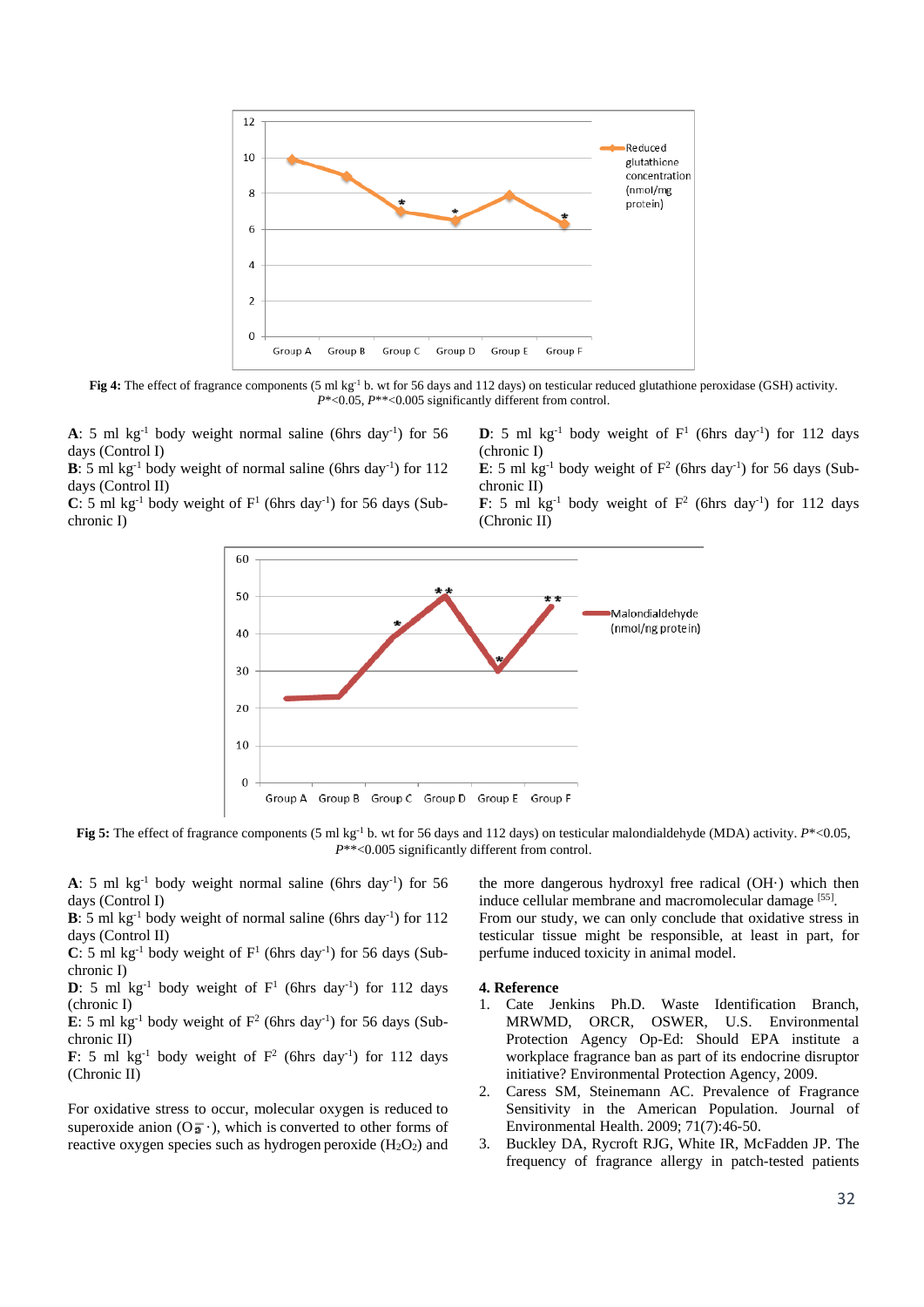increases with their age. British Journal of Dermatology. 2003; 149:986-989.

- 4. Johansen JD. Fragrance contact allergy: A clinical review. Am J Clin Dermatol 2003; 4(11):789-798.
- 5. Elberling J, Linneberg A, Mosbech H, Dirksen A, Frølund L, Madsen F *et al.* A link between skin and airways regarding sensitivity to fragrance products? Br J Dermatol. 2004; 151(6):1197-203.
- 6. Elberling J, Lerbaek A, Kyvik KO, Hjelmborg J. A twin study of perfume-related respiratory symptoms. Int J Hyg Environ Health. 2009; 212(6):670-8.
- 7. Schnuch A, Oppel E, Oppel T, Römmelt H, Kramer M, Riu E *et al.* Experimental inhalation of fragrance allergens in predisposed subjects: effects on skin and airways. Br J Dermatol. in press, 2010.
- 8. Api AM, Basketter DA, Cadby PA, Cano MF, Ellis G, Gerberick GF *et al.* Dermal sensitization quantitative risk assessment (QRA) for fragrance ingredients. Regul Toxicol Pharmacol. 2008; 52(1):3-23.
- 9. Sharma RK, Agarwal A. Role of reactive oxygen species in male infertility. *Urology.* 1996; 48:835 -850.
- 10. Akunna GG, Saalu LC, Ogunmodede OS, Ogunlade B, Bello AJ, Adefolaju GA. Effect of two Nigerian made perfumes on the liver of adult Wister rat. Journal of Medical Sciences. 2011, 10.3923. (USA).
- 11. Akunna GG, Saalu LC, Ogunlade B, Enye LA. Spermatotoxicity in Animal Models Exposed to Fragrance Components Journal of Medical Science 2014; 14(1):46- 50. (USA).
- 12. Saleh RA, Agarwal A, Nada EA, El-Tonsy MH, Sharma RK, Meyer A *et al.* Negative effects of increased sperm DNA damage in relation to seminal oxidative stress in men with idiopathic and male factor infertility. Fertil Steril. 2003; 79(suppl 3):1597-1605.
- 13. Kobayashi H, Gil-Guzman E, Mahran AM, Rakesh, Nelson DR, Thomas AJ Jr, Agarwal A. Quality control of reactive oxygen species measurement by luminoldependent chemiluminescence assay. J Androl. 2001; 22:568-574.
- 14. Donnelly ET, McClure N, Lewis SE. Antioxidant supplementation in vitro does not improve human sperm motility. Fertil Steril. 1999; 72:484-495.
- 15. Saleh RA, Agarwal A. Oxidative stress and male infertility: from research bench to clinical practice. J Androl. 2002; 23:737-752.
- 16. Sharma RK, Agarwal A. Role of reactive oxygen species in male infertility. *Urology.* 1996; 48:835-850.
- 17. Garrido N, Meseguer M, Simon C, Pellicer A, Remohi J. Pro-oxidative and anti-oxidative imbalance in human semen and its relation with male fertility. Asian J Androl. 2004; 6:59-65.
- 18. Aitken RJ, Fisher HM, Fulton N, Gomez E, Knox W, Lewis B et al. Reactive oxygen species generation by human spermatozoa is induced by exogenous NADPH and inhibited by the flavoprotein inhibitors diphenylene iodonium and quinacrine. Mol Reprod Dev*.* 1997; 47:468-482.
- 19. Hendin BN, Kolettis PN, Sharma RK, Thomas AJ Jr, Agarwal A. Varicocele is associated with elevated spermatozoal reactive oxygen species production and diminished seminal plasma antioxidant capacity. J Urol. 1999; 161:1831-1834.
- 20. Ochsendorf FR. Infections in the male genital tract and reactive oxygen species. Hum Reprod Update. 1999; 5:399-420.
- 21. Pasqualotto FF, Sharma RK, Potts JM, Nelson DR, Thomas AJ, Agarwal A. Seminal oxidative stress in patients with chronic prostatitis. *Urology.* 2000; 55:881- 885.
- 22. Saleh RA, Agarwal A. Oxidative stress and male infertility: from research bench to clinical practice. J Androl. 2002; 23:737-752.
- 23. Aebi H. Catalase. In methods of enzymatic Analysis, Bergmeyer, H.Ed. Verlag Chemical, Weinheim 1983; 3:273.
- 24. Winterbourn C, Hawkin R, Brian M, Carreli R. The estimation of red cell superoxide dismutase activity. J Lab Clin Med. 1975; 85:337-340.
- 25. Rukmini MS, Benedict I, Vivian D. Superoxide dismutase and catalase activities and their correlation with malondialdehyde in Scizophrenic patients. Ind. J Clin Biochem. 2004; 19(2):114-118.
- 26. Rotruck JT, Pope AL, Ganther HE, Swanson AB, Hafeman DG, Hoekstra WG. Selenium: Biochemical role as a component of glutathione peroxidase. Science. 1973; 179:588-590.
- 27. Ellman GL. Tissue sulfhydryl groups. Arch Biochem Biophys. 1959; 82:70-77.
- 28. Buege JA, Aust SD. Microsomal Lipid Peroxidation. In: Fleischer, S., Packer L., (Editors), Methods in Enzymology. New York: Academic Press, 1978, 302-330.
- 29. Zaltzber H, Kanter Y, Aviram M, Levy Y. Increased plasma oxidizability and decreased erythrocyte and plasma antioxidative capacity in patients with NIDDM. Isr Med Assoc J. 1999; 1:228-231.
- 30. Benabdeslam H, Abidi H, Garcia I, Bellon G, Gilly R, Revol A. Lipid peroxidation and antioxidant defences in cystic fibrosis patients. Clin Chem Lab Med. 1999; 37:511-516.
- 31. Paglia DE, Valentine WN. Studies on the quantitative and qualitative characterization of erythrocyte glutathione peroxidase. J Lab Clin Med. 1967; 70:158-169.
- 32. Sachdev S, Davies K. Molecular biology. Free Radical Biology and Medicine. 2008; 44:215-223.
- 33. Abramsson-Zetterberg L, Slanina P. Macrocyclic musk compounds--an absence of genotoxicity in the Ames test and the in vivo Micronucleus assay. Toxicol Lett. 2002; 135(1-2):155-63.
- 34. National Toxicology Program (NTP). NTP Technical Report on Toxicity Studies of 2-Hydroxy-4 methoxybenzophenone (CAS Number: 131-57-7) Administered Topically and in Dosed Feed to F344/N Rats and B6C3F1 Mice, 1992.
- 35. Holland MK, Alvarez JG, Storey BT. Production of superoxide and activity of superoxide dismutase in rabbit epididymal spermatozoa. Biol. Reprod. 1982; 27:1109- 1118.
- 36. Karin W, Jan Frayne, Len Hall. Expression of extracellular glutathione peroxidise type 5 (GPX5) in rat male reproductive tract. Molecular Human Reproduction 1998; 4(9):841-848.
- 37. Hendin BN, Kolettis PN, Sharma RK, Thomas A. Varicocele is associated with elevated spermatozoa reactive oxygen species production and diminished